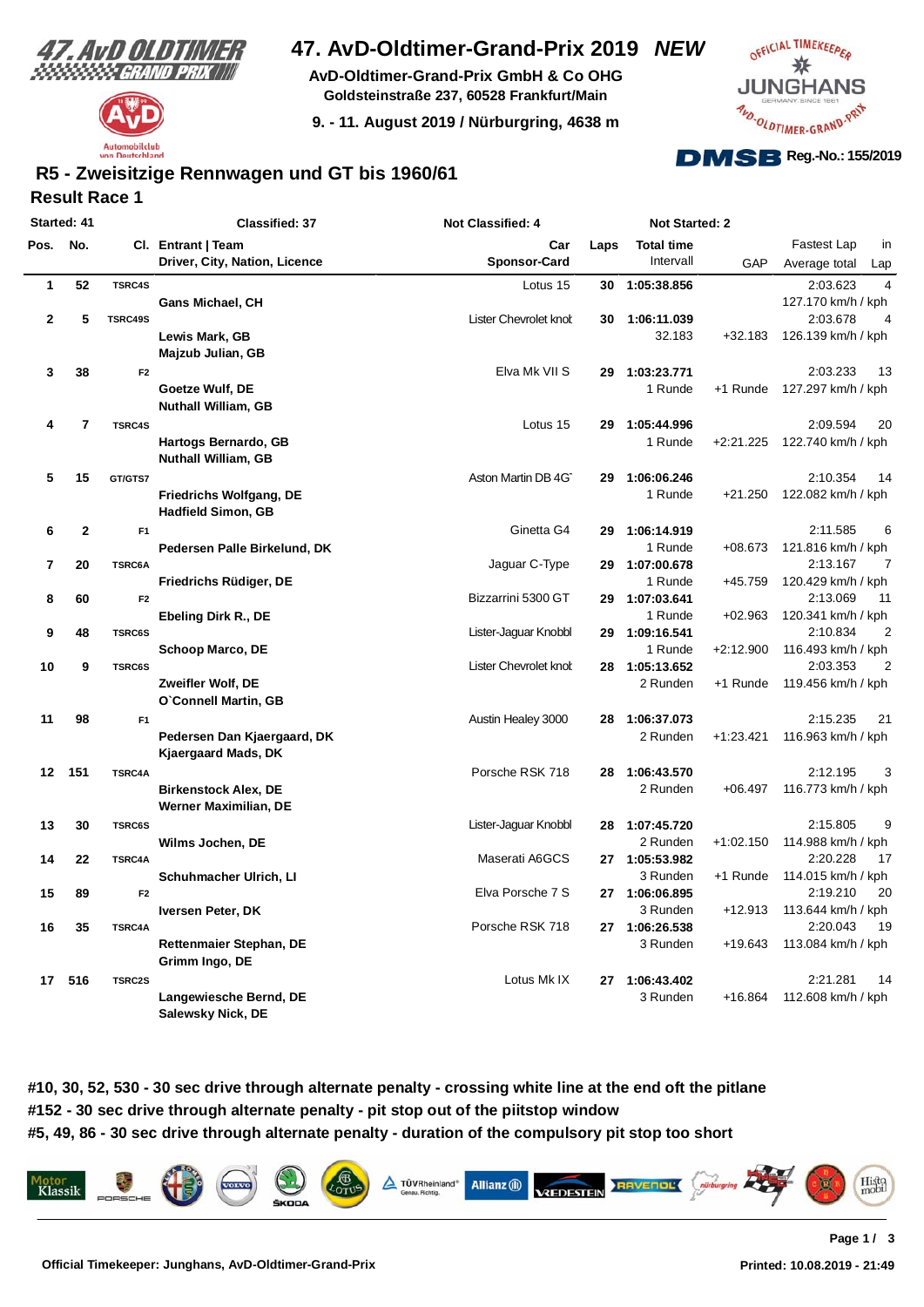



## **47. AvD-Oldtimer-Grand-Prix 2019** *NEW*

**AvD-Oldtimer-Grand-Prix GmbH & Co OHG Goldsteinstraße 237, 60528 Frankfurt/Main**

**9. - 11. August 2019 / Nürburgring, 4638 m**



## **Result Race 1 R5 - Zweisitzige Rennwagen und GT bis 1960/61**

| Started: 41 |     |                | Classified: 37                      | <b>Not Classified: 4</b> |      | Not Started: 2    |             |                              |    |
|-------------|-----|----------------|-------------------------------------|--------------------------|------|-------------------|-------------|------------------------------|----|
| Pos.        | No. |                | Cl. Entrant   Team                  | Car                      | Laps | <b>Total time</b> |             | Fastest Lap                  | in |
|             |     |                | Driver, City, Nation, Licence       | <b>Sponsor-Card</b>      |      | Intervall         | GAP         | Average total<br>Lap         |    |
| 18          | 4   | GT/GTS7        |                                     | Aston Martin DB 4G       |      | 27 1:06:44.987    |             | 2:13.669                     | 6  |
|             |     |                | Müller Arlette, CH                  |                          |      | 3 Runden          | $+01.585$   | 112.563 km/h / kph           |    |
|             |     |                | Müller Urs, CH                      |                          |      |                   |             |                              |    |
| 19          | 86  | GTP1           |                                     | MG Midget Coupé          |      | 27 1:06:48.943    |             | 2:22.331                     | 24 |
|             |     |                | <b>Willis James, Scot</b>           |                          |      | 3 Runden          | $+03.956$   | 112.452 km/h / kph           |    |
| 20          | 566 | GT/GTS7        |                                     | Mercedes Benz 300        |      | 27 1:06:52.869    |             | 2:18.221                     | 8  |
|             |     |                | <b>Pfessdorf Christian, DE</b>      |                          |      | 3 Runden          | $+03.926$   | 112.342 km/h / kph           |    |
| 21          | 77  | F <sub>1</sub> |                                     | Alfa Romeo Giulia T.     |      | 26 1:05:21.587    |             | 2:22.865                     | 13 |
|             |     |                | Salvadori Ivo, CH                   |                          |      | 4 Runden          | +1 Runde    | 110.699 km/h / kph           |    |
| 22          | 152 | F <sub>1</sub> |                                     | Porsche 904 GTS          |      | 26 1:05:47.382    |             | 2:22.900                     | 22 |
|             |     |                | Diederichs Karl-Günter, DE          |                          |      | 4 Runden          | $+25.795$   | 109.976 km/h / kph           |    |
| 23          | 19  | GT/GTS5        |                                     | Porsche 356 A            |      | 26 1:05:49.778    |             | 2:24.115                     | 5  |
|             |     |                | Andersson Björn, SE                 |                          |      | 4 Runden          | $+02.396$   | 109.909 km/h / kph           |    |
| 24          | 530 | GT/GTS7        |                                     | Austin Healey 100 M      |      | 26 1:06:09.176    |             | 2:25.418                     | 18 |
|             |     |                | <b>Strauß Michael, DE</b>           |                          |      | 4 Runden          | +19.398     | 109.372 km/h / kph           |    |
| 25          | 17  | TSRC3S         |                                     | Lotus 17                 |      | 26 1:06:12.761    |             | 2:14.170                     | 13 |
|             |     |                | Hartmann Oliver, DE                 |                          |      | 4 Runden          | $+03.585$   | 109.273 km/h / kph           |    |
| 26          | 78  | GTP1           |                                     | Alfa Romeo Giulietta     |      | 26 1:06:26.953    |             | 2:24.072                     | 18 |
|             |     |                | Körber Mathias, DE                  |                          |      | 4 Runden          | +14.192     | 108.884 km/h / kph           |    |
|             |     |                | Körber Fabian, DE                   |                          |      |                   |             |                              |    |
| 27          | 46  | GT/GTS6        |                                     | <b>AC Ace Bristol</b>    | 26   | 1:06:53.793       |             | 2:27.618                     | 20 |
|             |     |                | König Stephan, DE                   |                          |      | 4 Runden          | $+26.840$   | 108.156 km/h / kph           |    |
| 28          | 18  | TSRC3A         |                                     | Lola Mk I                |      | 26 1:07:21.889    |             | 2:27.013                     | 18 |
|             |     |                | Robinson M. Ian, GB                 |                          |      | 4 Runden          | $+28.096$   | 107.404 km/h / kph           |    |
| 29          | 3   | TSRC3A         |                                     | Connaught ALSR           |      | 26 1:07:30.496    |             | 2:28.566                     | 18 |
|             |     |                | <b>Griffin Paul, GB</b>             |                          |      | 4 Runden          | $+08.607$   | 107.176 km/h / kph           |    |
| 30          | 10  | GT/GTS4        |                                     | Lotus Elite              |      | 25 1:05:50.110    |             | 2:29.559                     | 22 |
|             |     |                | Kurzeja Adam, DE                    |                          |      | 5 Runden          | +1 Runde    | 105.673 km/h / kph           |    |
| 31          | 51  | <b>TSRC6S</b>  |                                     | Lister-Jaguar Knobbl     |      | 25 1:06:56.184    |             | 2:25.112                     | 19 |
|             |     |                | <b>Rothenberger Helmut, DE</b>      |                          |      | 5 Runden          |             | +1:06.074 103.934 km/h / kph |    |
|             |     |                | Jung Oliver, DE                     |                          |      |                   |             |                              |    |
| 32          | 49  | GT/GTS7        |                                     | Ferrari 250 GT Berlir    | 25   | 1:06:59.663       |             | 2:25.580                     | 19 |
|             |     |                | Hofer Egon, AT                      |                          |      | 5 Runden          | $+03.479$   | 103.845 km/h / kph           |    |
| 33          | 12  | <b>TSRC5A</b>  |                                     | Maserati 300 S           | 24   | 56:36.898         |             | 2:10.018                     | 13 |
|             |     |                | Willms Michael, DE                  |                          |      | 6 Runden          | +1 Runde    | 117.967 km/h / kph           |    |
|             |     |                | <b>Werner Maximilian, DE</b>        |                          |      |                   |             |                              |    |
|             |     |                |                                     |                          |      |                   |             |                              |    |
| 34          | 524 | TSRC2A         |                                     | Elva Mk III              |      | 24 1:05:18.769    |             | 2:19.744                     | 2  |
|             |     |                | <b>Brandt Florian Nicolai, DE</b>   |                          |      | 6 Runden          | +8:41.871   | 102.257 km/h / kph           |    |
|             |     |                | <b>Brandt Julius Laurentius, DE</b> |                          |      |                   |             |                              |    |
| 35          | 92  | GT/GTS4        |                                     | Alfa Romeo Giulietta     |      | 24 1:06:44.228    |             | 2:37.439                     | 18 |
|             |     |                | Kalf Bernd, DE                      |                          |      | 6 Runden          | $+1:25.459$ | 100.075 km/h / kph           |    |
|             |     |                | <b>Tang Friedhelm, DE</b>           |                          |      |                   |             |                              |    |
| 36          | 6   | <b>TSRC4A</b>  |                                     | Maserati A6GCS           | 23   | 1:05:29.418       |             | 2:35.704                     | 3  |
|             |     |                | Rettenmaier Rebeca, DE              |                          |      | 7 Runden          | +1 Runde    | 97.731 km/h / kph            |    |

**#10, 30, 52, 530 - 30 sec drive through alternate penalty - crossing white line at the end oft the pitlane #152 - 30 sec drive through alternate penalty - pit stop out of the piitstop window #5, 49, 86 - 30 sec drive through alternate penalty - duration of the compulsory pit stop too short**